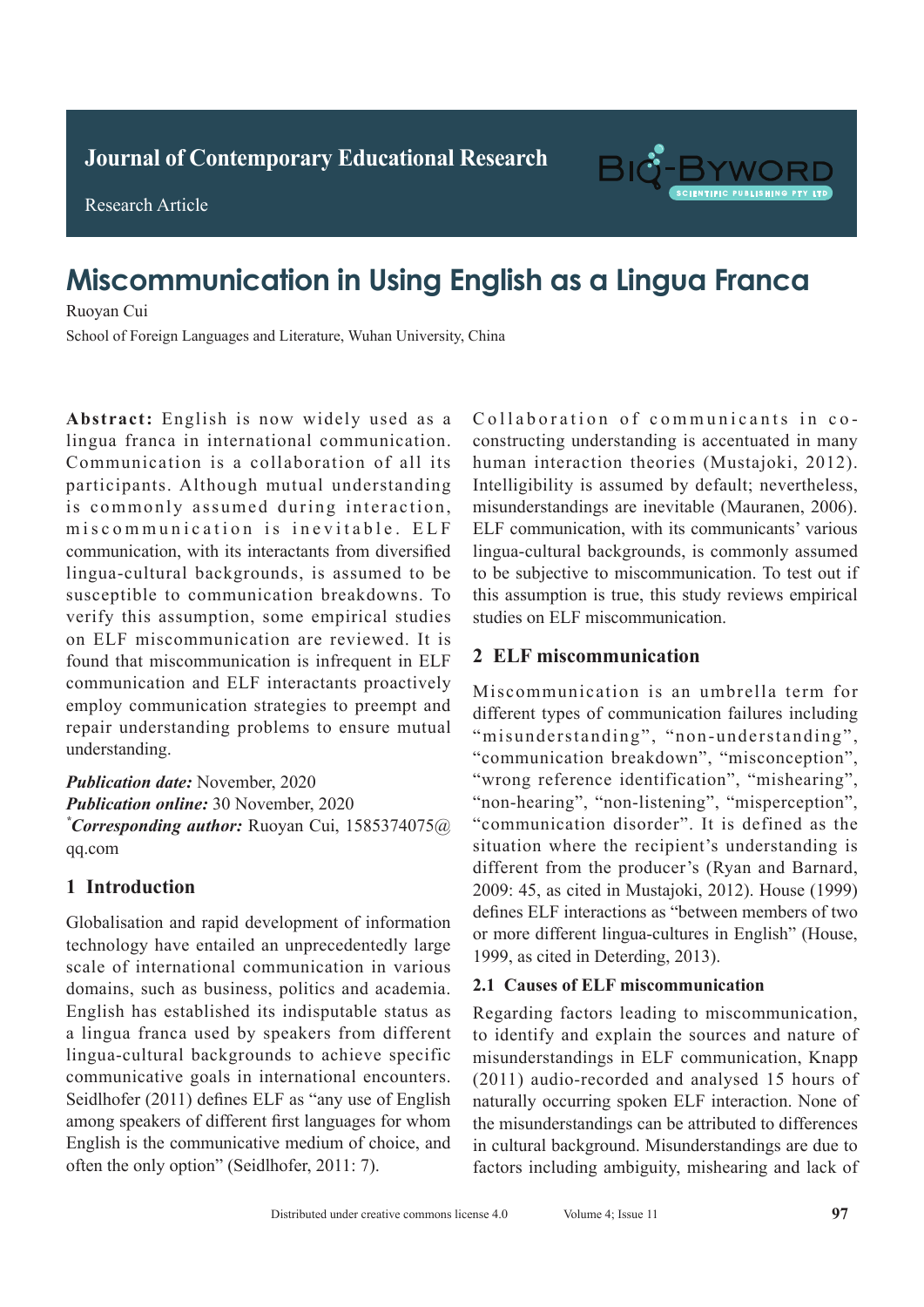world knowledge. Anderson (2018) investigates ELF miscommunication in a Japanese university where English serves as a medium language by Japanese students and an instructor who is a native speaker of English. Miscommunication is caused by different classroom interaction norms of the Japanese students and the Inner Circle instructor about turn-taking and address forms.

As for linguistic features entailing misunderstandings in ELF communication, Björkman (2008) examines engineering students' ELF use and its effectiveness. Divergence from morphosyntactic forms of standard English is investigated as a potential factor causing miscommunication. The ELF speakers seem to have developed certain common procedures to communicate effectively. No overt communication breakdown due to divergent morphosyntactic structures is noticed. Athirah and Deterding (2015) investigates the intelligibility of Brunei English for non-Bruneian English speakers. Non-standard grammar scarcely causes misunderstanding. The innovative structure of noun phrases seldom influences the intelligibility of Brunei English in ELF settings. Deterding and Mohamad (2016) explore the influence of vowel quality on intelligibility in ELF communication. Vowel quality appears to rarely cause intelligibility problems, corroborating Jenkins (2000)' s exclusion of vowel quality from the Lingua Franca Core, while misunderstandings are more likely to occur when vowel quality shift is combined with length variation. Despite that ELF's linguistic features being divergent from those of the native-speaker English varieties, misunderstandings or communication breakdowns are rare.

# **2.2 Communication strategies dealing with ELF miscommunication**

Based on the English as a Lingua Franca in Academic Settings corpus, Mauranen (2006) analyses ELF interactants' communication strategies for signaling and avoiding misunderstandings. Misunderstandings in ELFA communication are rare. Considerable joint efforts are made by the interactants to avoid misunderstanding and maintain mutual understanding. When misunderstandings occur, the communicants signal them via specific question, repetition of problematic items and indirect signals. They also employ strategies to avoid misunderstandings, including confirmation checks, interactive repair and self-repair. Watterson (2008) studies the communication strategies of university students in South Korea to repair nonunderstandings in ELF interactions. The ELF communicants prefer using repetition to indicate and respond to non-understandings of individual words and they collaborate in repairing non-understandings. House (2009) finds that ELF communicants use strategies such as represents, reinterpretation of discourse markers and topic changes to avoid misunderstandings. Deterding (2013) notes that ELF interlocutors adopt various repair strategies to resolve misunderstandings. He classified repairs according to initiator and executive of the repair. Kwan and Dunworth (2016) investigates ELF interactions between Hong Kongese employers and Filipino employees in the context of domestic workplaces. Challenges experienced by the participants are presented and pragmatic strategies including active and passive strategies adopted by the interactants are identified. Active strategies, such as clarification, repetition and direct questioning, are more successful in achieving effective communication when the interaction objective is to exchange information; whereas passive strategies including ignoring unknown language tend to cause misunderstandings.

To investigate the ways of initiating, negotiating and overcoming misunderstandings, Hanamoto (2016) examines video-recorded ELF interactions of Japanese university students with international students from Malaysia and Saudi Arabia. Differing from other studies on ELF communication strategies, the interactants solve understanding problems through multimodal resources other than language when verbal communication strategies are insufficient in facilitating understanding.

Whereas there are many empirical studies on oral ELF communication, relatively limited research attention has been paid to written ELF interactions. Extending the existing research on ELF into email discourse, Ren (2016) investigates the pragmatic strategies employed by Chinese-English bilingual professionals in their emails. The data consists of emails collected from 15 Chinese-English bilingual professionals in Mainland China. Pragmatic strategies for avoiding and resolving non-understandings and misunderstandings are analysed. Non-understanding does not occur, only a number of misunderstandings